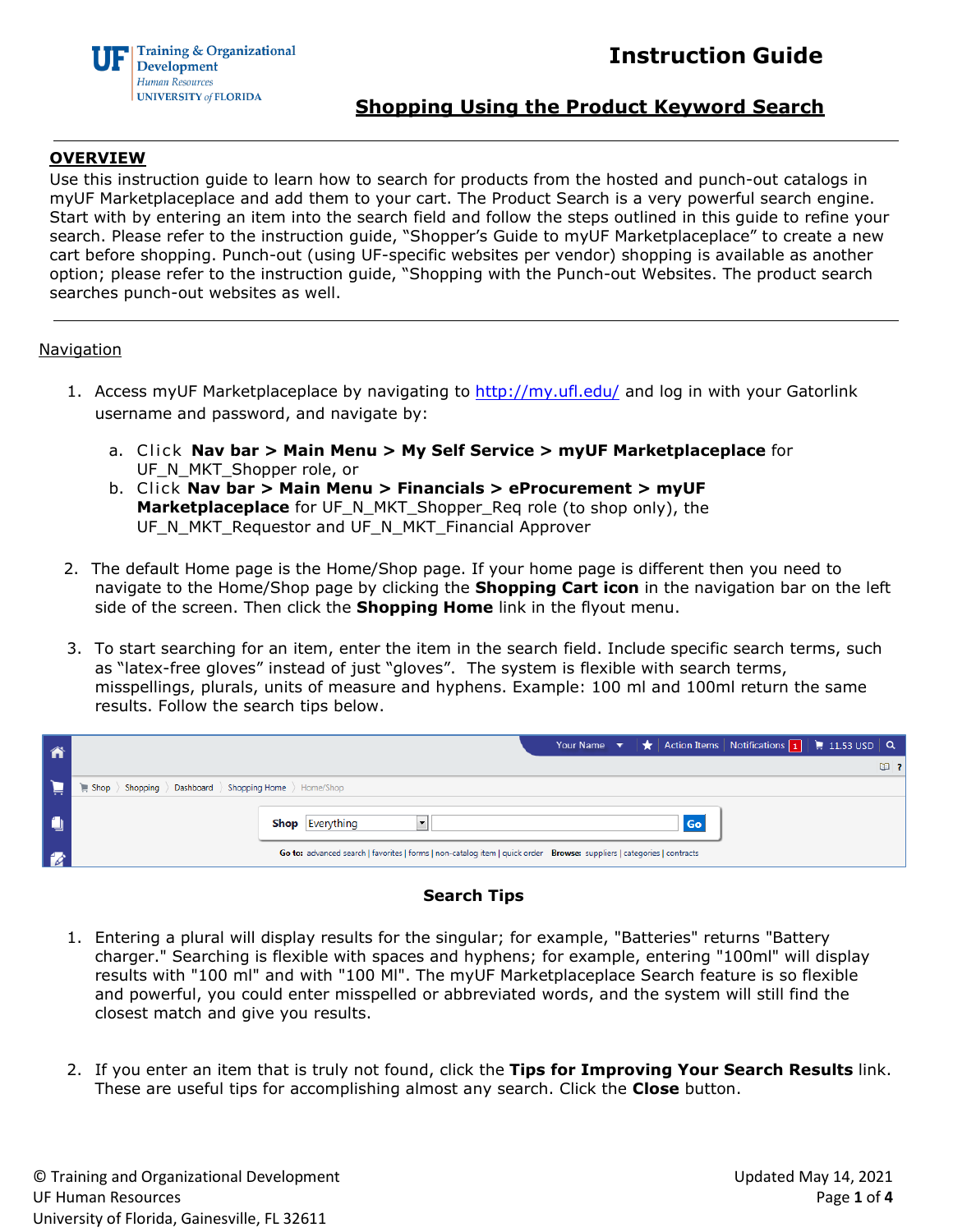



**Shopping Using the Product Keyword Search**

3. If you need additional help in finding the item, click the **Submit Search Feedback to My Administrator** link to send a message and the search string to UF Procurement. The message automatically includes the keywords you entered to search. After entering your message to UF Procurement, click the Submit button. Make sure to include your contact information. UF Procurement will review your message and take the next step to locate the item you need.

### Working with Search Results

- 1. At the search results, use filters on the left-hand side to further narrow the results.
- 2. Use the **Refine and Filter Search panel** on the left and narrow your search results by:
	- a. Supplier
	- b. Manufacturer
	- c. Category
	- d. Product Flag
	- e. More…
- 3. Click on any filter to filter the results, or click **More…** to see more options.

| <b>Add Keywords</b>                                                                                                                       | 2    | Results per page      | 20<br>$\blacksquare$                                                                                              |
|-------------------------------------------------------------------------------------------------------------------------------------------|------|-----------------------|-------------------------------------------------------------------------------------------------------------------|
| Go                                                                                                                                        |      | no image<br>available | Energizer(R) AA Batteries,<br>Part Number<br>Manufacturer Info                                                    |
| <b>Filter Results</b>                                                                                                                     | 2    |                       | HotList                                                                                                           |
| Where are my counts?                                                                                                                      |      |                       | $SO = 2$                                                                                                          |
| <b>By Supplier Class</b>                                                                                                                  | T.   |                       | <b>Battery, Colony Counter; B</b>                                                                                 |
| Contract Supplier \$<br>Enabled Vendors @<br>Pcard Option<br>Sourcing Limit Review $\dot{\psi}$<br>Specialty Supplier                     |      | larger image          | the Scienceware Colony Co<br>from Fisher Scientific Co LLC<br>Part Number<br>Manufacturer Info<br>$S$ $O$ and $O$ |
| <b>By Supplier</b>                                                                                                                        | T.   |                       | <b>Battery, Colony Counter; B</b>                                                                                 |
| Agilent Technologies Inc + ©<br>Bio Rad Laboratories Inc & + 0<br>Fisher Scientific Co LLC \$ @  <br>Grainger \$ O<br>Millipore Corp. & © | more | larger image          | the Scienceware Colony Co<br>from Fisher Scientific Co LLC<br>Part Number<br>Manufacturer Info<br>S C me ←        |
| <b>By Manufacturer</b>                                                                                                                    | Y.   |                       | 6.4v Lith Ion Battery, gen3;                                                                                      |

- 4. Use the **Sort by** dropdown at the top of the Search results to sort results by:
	- a. Part Number
	- b. Description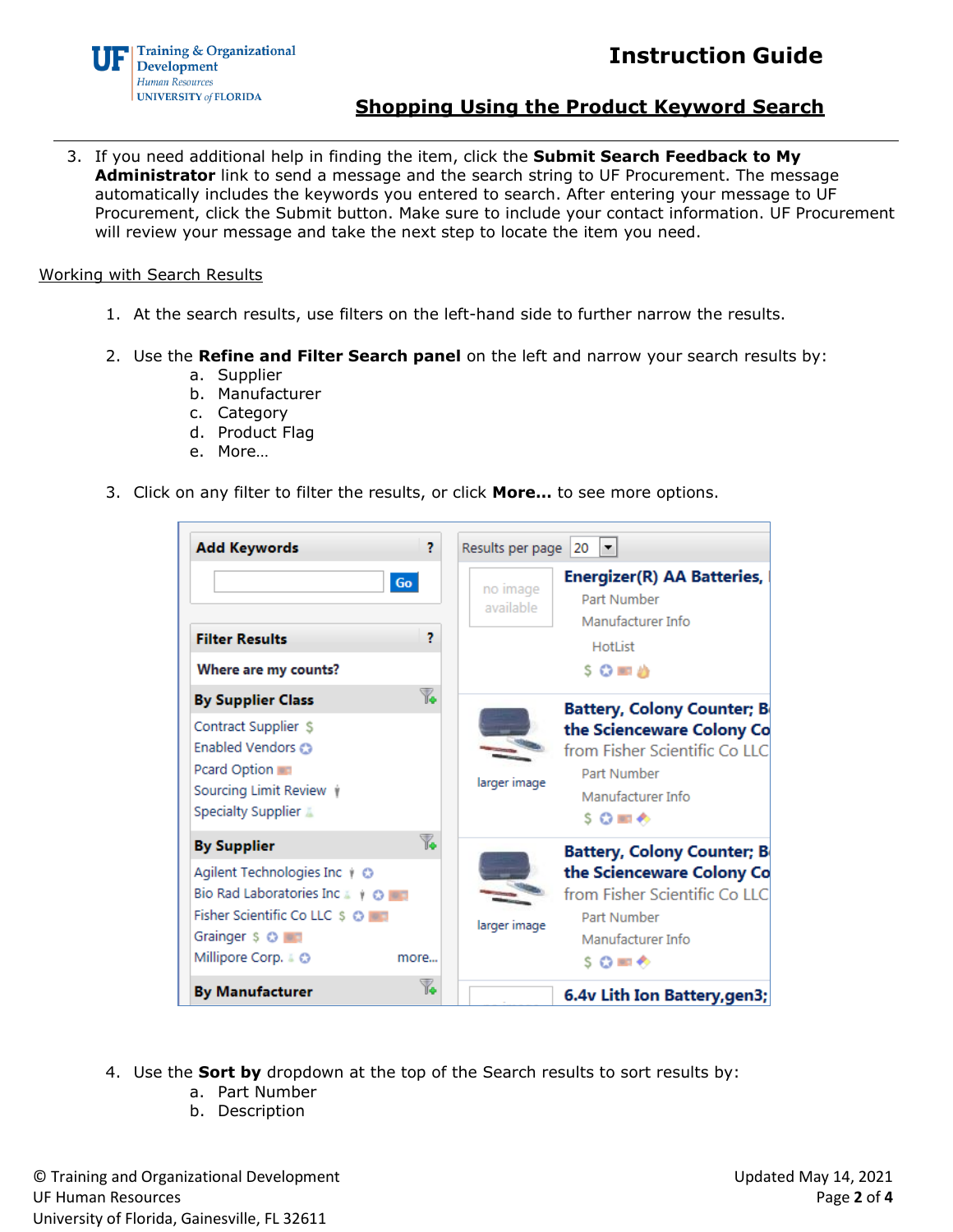# **Instruction Guide**



## **Shopping Using the Product Keyword Search**

- c. Size
- d. Packaging UOM
- e. Supplier
- f. Price Low to High
- g. Price High to Low

### Make Your Selection

Select an item by clicking the **Add to Cart** button. For example, select the Energizer AA Batteries from Mister Paper since they offer Free Shipping over 50.00!

|                       | Energizer(R) AA Batteries, Pack Of 36 from Mister Paper Inc | <b>14.46 USD</b>                            |                              |
|-----------------------|-------------------------------------------------------------|---------------------------------------------|------------------------------|
| no image<br>available | Part Number                                                 | 344352                                      | Free Shipping over 50.00 USD |
|                       | Manufacturer Info                                           | E91SBP36H - (Eveready/Energizer Battery Co) | 36/PK                        |
|                       | <b>HotList</b>                                              | Yes                                         | Add to Cart <b>v</b>         |
|                       | <b>S 〇 画 台</b>                                              |                                             | add favorite   compare       |
|                       |                                                             |                                             |                              |

### Using the Advanced Search Features

1. If you need to further refine your search, click the **advanced search** link on the left side and under the Search field. Just after **Go to**:

| Everything<br>Shop                                                                                                                                                | battery<br>Go                        |  |
|-------------------------------------------------------------------------------------------------------------------------------------------------------------------|--------------------------------------|--|
| Go to: advanced search) favorites   forms   non-catalog item   quick order Browse: suppliers   categories   contracts<br><b>Results for:</b> Everything : battery |                                      |  |
|                                                                                                                                                                   | Showing $1 - 20$ of 4000+ results Wi |  |
| Results per page 20                                                                                                                                               | Sort by: Best Match                  |  |

- 2. A new search terms box will display.
- 3. Click the **Everything** dropdown to select a shopping category. Note: The options displayed change for some categories, especially Lab Supplies.